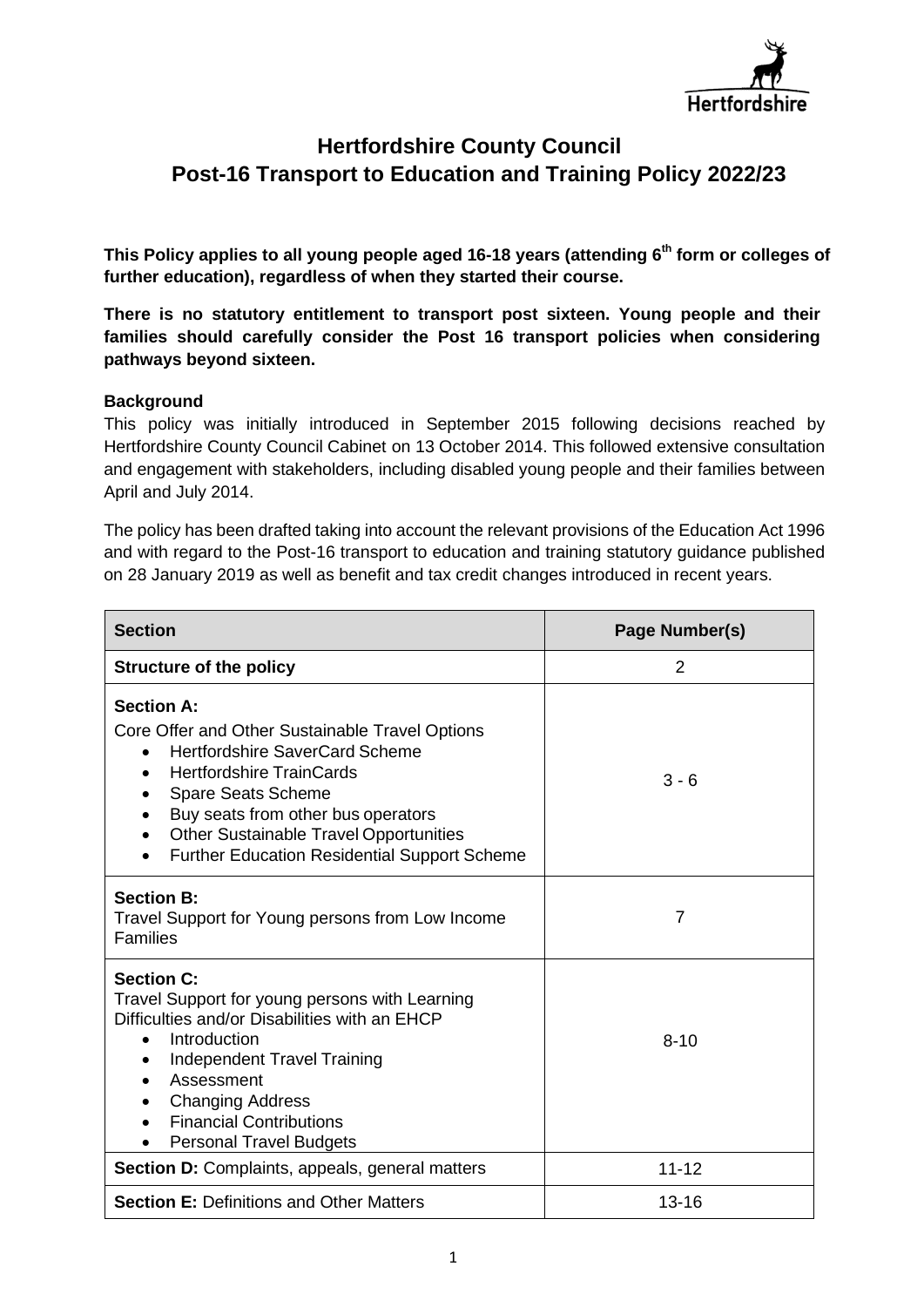# **Structure of the policy**

Section A - sets out the county council's core offer and sustainable travel options. This section of the policy applies to all young people other than those from low income families or those with learning difficulties and/or disabilities.

**Section B** - addresses the position of young people from low income families.

 **Section C** - addresses travel support for young persons with Learning Difficulties and/or Disabilities with an Education, Health and Care Plan (EHC Plan)

**Section D** - addresses complaints, appeals, general matters and definitions.

### **19 to 25 Policy**

 Transport for young people between the age of 19 and 25 will be considered in accordance with the 19-25 Transport Policy. Consideration will be given to the needs of the individual student, whether they are attending their nearest suitable provision, their ability to travel independently and any individual transport needs. Any provision agreed would consider the most suitable mode of travel support.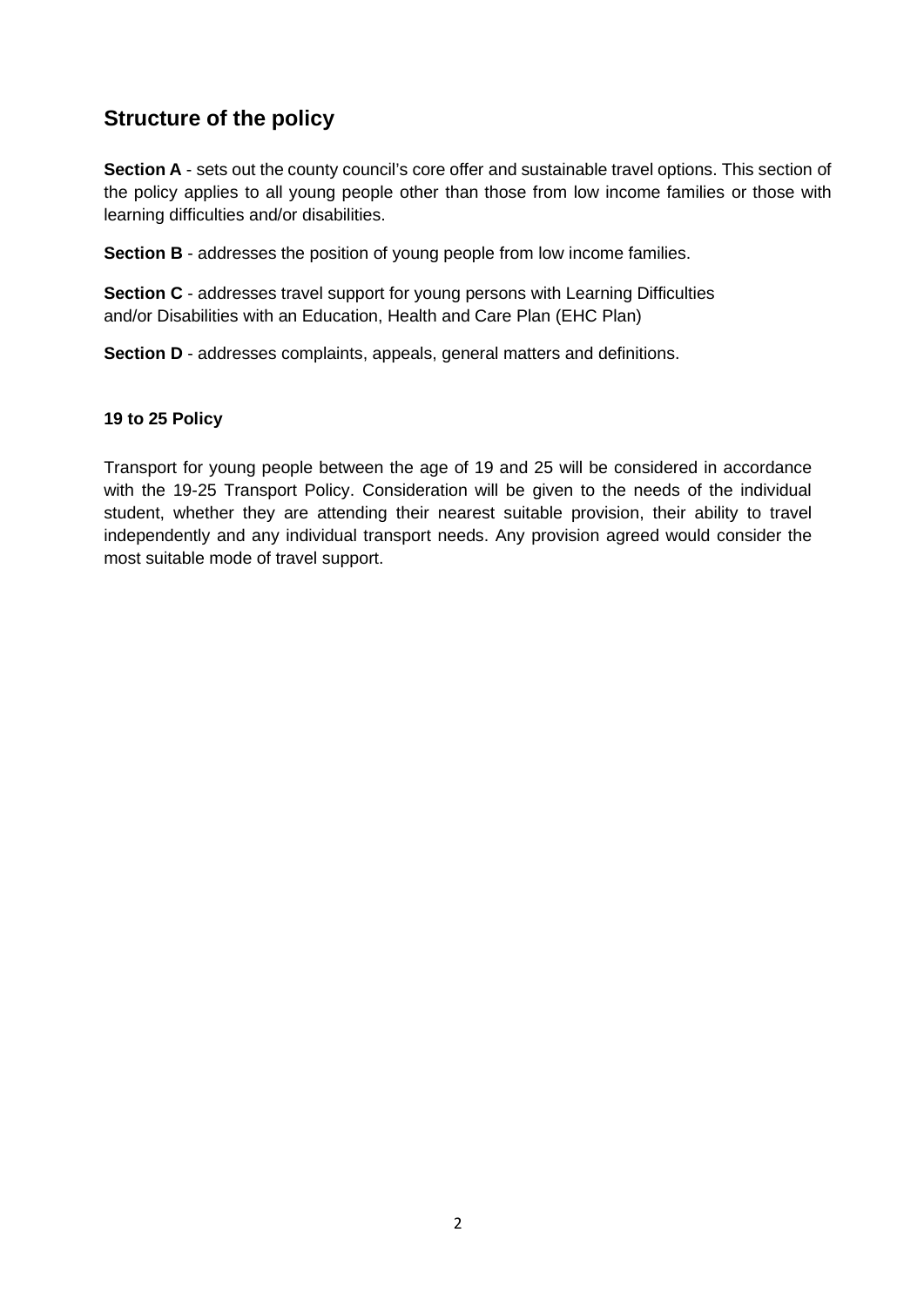# **Section A: Core Offer and Other Sustainable Travel Options**

## **Hertfordshire SaverCard Scheme 11-18**

 Hertfordshire SaverCards are available to young people up to the end of the academic year in which they reach their 18th birthday. Hertfordshire SaverCards are issued for one academic year.

 Young people may purchase a Hertfordshire SaverCard from the council at a cost of £20 per academic year. This entitles them to purchase single and return tickets at half the adult fare for travel on public bus services throughout Hertfordshire, with the exception of services operated for Transport for London, where other discounts are available. The Hertfordshire SaverCard can also be used to certain destinations outside of the county including:

- Amersham (college and railway station)
- Aylesbury Bus Station
- New Barnet Railway Station
- Chesham Broadway
- Dunstable Square
- Edgware Bus Station
- **•** Enfield Town Centre
- Harlow Bus Station
- Harrow Bus Station
- Luton Town Centre
- Mount Vernon Hospital
- Southgate Tube Station
- Uxbridge Bus Station

 The Hertfordshire SaverCard Scheme is available to young people attending full- time education and living in Hertfordshire

- Schools
- **•** Institutions maintained or assisted by the Council
- Further Education institutions
- Establishments (outside the Further and Higher Education sectors) at which the authority secures the provision of education or training where the Skills Funding Agency have funded education

 The Hertfordshire SaverCard can be used on public bus services at all times of the day, or any day of the week and over any distance (i.e. more or less than 3 miles). Eligibility for support for young persons from low income families may be available – see SectionB.

To apply for a Hertfordshire SaverCard go to www.hertfordshire.gov.uk/savercard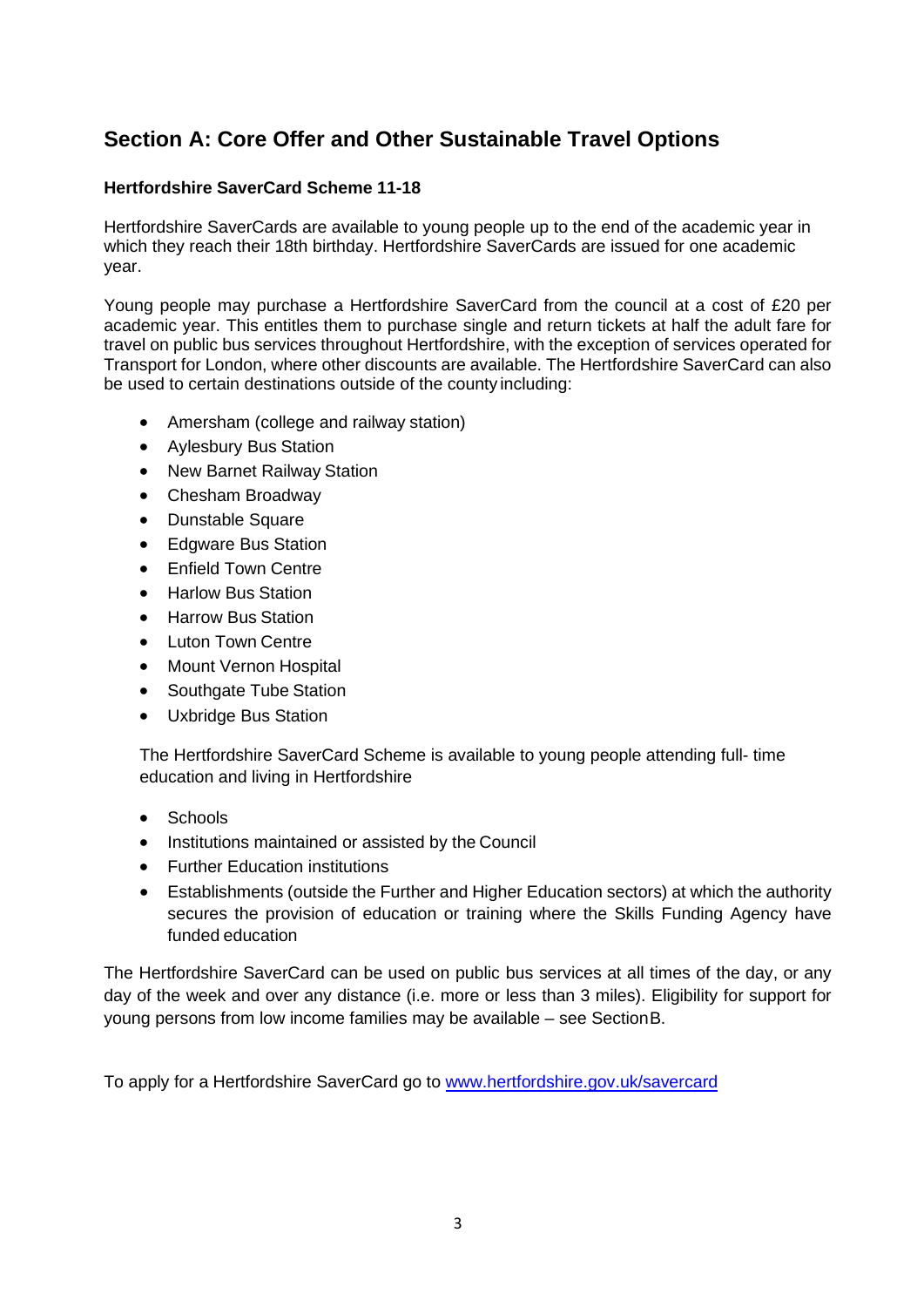## **TrainCards**

 A **16-17 Saver** is a Railcard that makes train travel cheaper for young adults aged 16-17 with up to 50% off the full price of a train ticket or Season Ticket. You can use a 16-17 Saver on Standard Anytime, Off-Peak, Super Off-Peak and Advance tickets throughout Britain. There is no minimum fare requirement. The 16-17 Saver costs £30 and is valid for 12 months or until the holder's 18th birthday, whichever comes first. It can also be downloaded onto a smartphone.

### **[Download it now](https://2n8w.app.link/e/eP6l7bIkVZ)**

 There is also a 16-25 Railcard, known as the **Student Railcard or Young Persons Railcard,**  which is a discount card giving you 1/3 off eligible train tickets. Students and young adults can use the 16-25 Railcard on Standard Anytime, Off-Peak, Super Off-Peak Single and Return tickets, as well as Standard Class and First Class Advance tickets. You can also link your 16-25 Railcard with an Oyster Card to get 1/3 off Off-Peak travel around London.

 A 16-25 Railcard costs £30 for one year or £70 for three years. A 16-25 Railcard can be used at any time for Peak and Off-Peak travel. For journeys made between 04:30 and 10:00 Monday to Friday, a minimum fare of £12 is payable. There is no minimum fare when you travel at weekends, on Public Holidays, or during July and August. You can't use the 16-25 Railcard on Season Tickets. If a 17 year old buys the 16-25 card the week before their 18<sup>th</sup> birthday, it is valid until the week before their 19<sup>th</sup> birthday.

### **[Download it now](https://2n8w.app.link/e/eP6l7bIkVZ)**

 If the National Train Card scheme does not meet your child's needs, you may apply for a Hertfordshire TrainCard.

 Hertfordshire TrainCards are issued at the start of the academic year and expire at the end of the summer term. They are available to young persons in Post 16 full time learning and education (e.g. attending school sixth form or college) aged 16-18 and those completing courses started prior to their 19 th birthday.

 Young people may purchase a Hertfordshire TrainCard for £20 which will enable them to obtain a discounted season ticket for train travel to and from educational establishments.

 A Hertfordshire Train Card will not be issued to any young person who is eligible for a National Railcard scheme.

Financial support for young persons from low income families may be available – see Section B.

 Hertfordshire SaverCards and Hertfordshire TrainCards can be renewed each year, as long as the applicant remains eligible.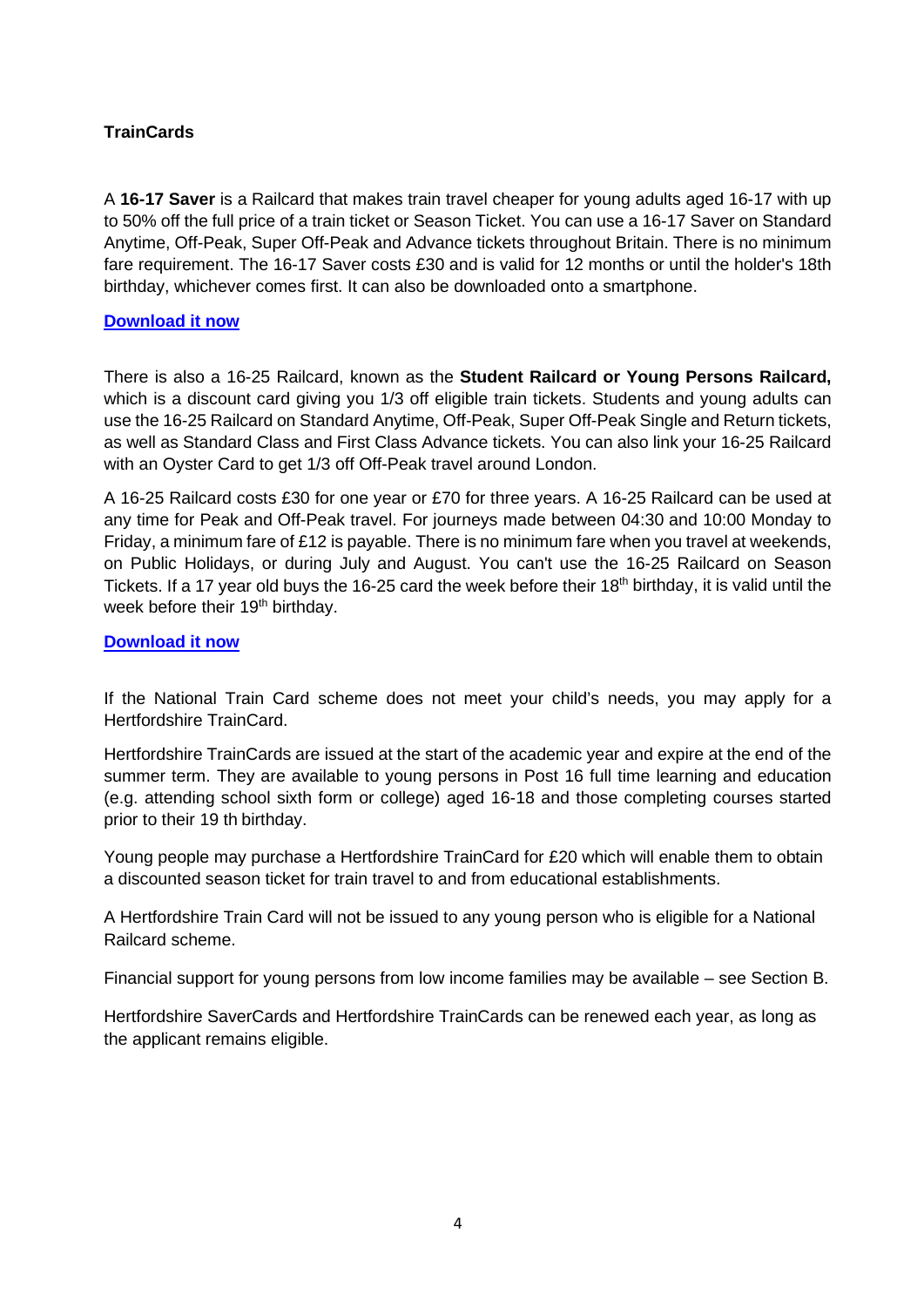### **Spare Seats Scheme**

 The county council are happy to provide spare seats on buses/coaches operated by the county council which are already running to provide transport for pupils who have a statutory entitlement for 2022/23.

 However, the provision of spare seats for 2022/23 is currently dependent on whether further exemption is granted from the requirement to comply with the Public Service Vehicles Accessibility Regulations (PSVAR) for school-procured vehicles used for home-to-school transport. The county council are currently waiting for confirmation that existing bus and coach contractors have successfully applied for exemptions and will update this advice as soon as possible.

 If spare seats remain after demand from pupils of statutory school age has been met, young people aged 16-18 may purchase a spare seat to travel on a bus/coach operated by the county council.

 Places are offered according to published criteria available at <http://www.hertfordshire.gov.uk/schooltransport>

 Charges are in accordance with those published and are set annually based on full cost recovery. For more information contact Admissions and Transport on; 0300 123 4043 or via email to[: transfer.admissions@hertfordshire.gov.uk](mailto:%20transfer.admissions@hertfordshire.gov.uk) 

| <b>Miles</b> | <b>Number of</b><br>School /<br><b>College</b><br><b>Days</b> | <b>Annual</b><br><b>Cost</b><br>(E) | <b>Cost Per</b><br><b>Term</b><br>2022/23<br>(E) | 1 <sup>st</sup><br><b>Instalment</b><br>(E) | 2 <sub>nd</sub><br><b>Instalment</b><br>(E) |
|--------------|---------------------------------------------------------------|-------------------------------------|--------------------------------------------------|---------------------------------------------|---------------------------------------------|
| $0 - 2.99$   | $\overline{2}$                                                | 354                                 | 118                                              | 59                                          | 59                                          |
|              | 3                                                             | 528                                 | 176                                              | 88                                          | 88                                          |
|              | $\overline{4}$                                                | 708                                 | 236                                              | 118                                         | 118                                         |
|              | 5                                                             | 882                                 | 294                                              | 147                                         | 147                                         |
| $3 - 4.99$   | $\overline{2}$                                                | 468                                 | 156                                              | 78                                          | 78                                          |
|              | 3                                                             | 708                                 | 236                                              | 118                                         | 118                                         |
|              | $\overline{4}$                                                | 942                                 | 314                                              | 157                                         | 157                                         |
|              | 5                                                             | 1176                                | 392                                              | 196                                         | 196                                         |
| $5 - 6.99$   | $\overline{2}$                                                | 540                                 | 180                                              | 90                                          | 90                                          |
|              | 3                                                             | 810                                 | 270                                              | 135                                         | 135                                         |

Parental contributions from September 2022 are as follows: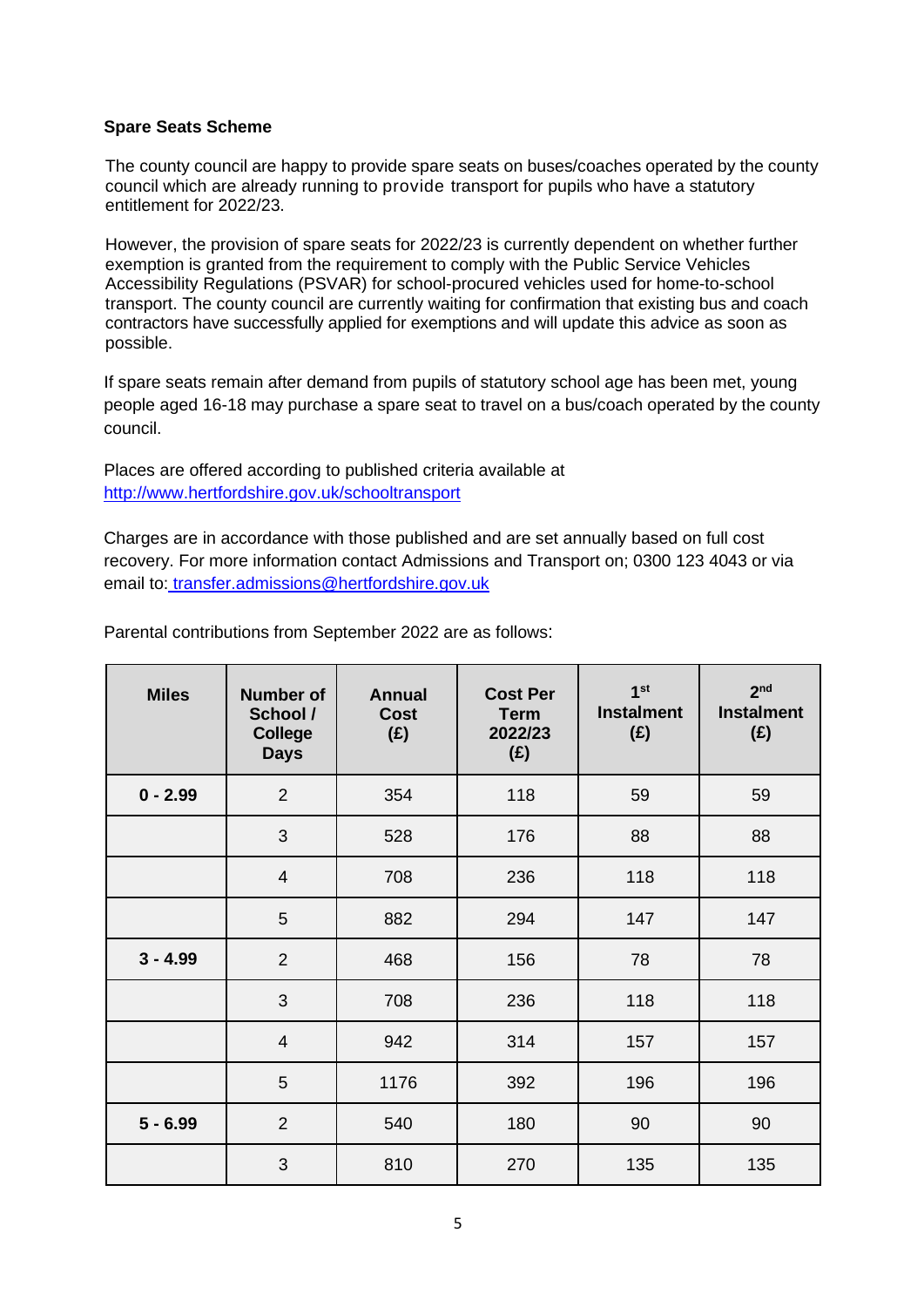|                     | 4              | 1080 | 360 | 180 | 180 |
|---------------------|----------------|------|-----|-----|-----|
|                     | 5              | 1350 | 450 | 225 | 225 |
| 7 miles and<br>over | $\overline{2}$ | 618  | 206 | 103 | 103 |
|                     | 3              | 930  | 310 | 155 | 155 |
|                     | $\overline{4}$ | 1242 | 414 | 207 | 207 |
|                     | 5              | 1554 | 518 | 259 | 259 |

 For more details about the "Spare Seats" scheme for Education 'E' Routes and how to apply please go to www.hertfordshire.gov.uk/schooltransport

## **Buy seats from other bus operators**

 Young people may also purchase seats on vehicles run by individual schools, colleges or by third party commercial operators on the school or college's behalf. For information on available routes please check individual school/college websites. Alternatively, a list of school routes is published at [www.hertfordshire.gov.uk/schooltransport](http://www.hertfordshire.gov.uk/schooltransport) 

For information about public bus routes go to [www.intalink.org.uk](http://www.intalink.org.uk/) 

## **Other Sustainable Travel Opportunities**

 The Council is keen to ensure that as many young people as possible plan their travel arrangements so they can access their school, college or training provider by using sustainable ways of travel.

We offer the following:

- 1. An online journey planner this helps families and young people plan theirtravel to places of learning, https:/[/www.intalink.org.uk/plan-your-journey/](http://www.intalink.org.uk/plan-your-journey/)
- 2. The promotion of an Active Travel Strategy this complements the Sustainable Modes of Travel Strategy (SMOTs) published by the Council in relation toaccess to schools and colleges in Hertfordshire, www.hertfordshire.gov.uk/smots
- 3. Capacity building support, to help others, be they schools, colleges orcommunities to consider running their own home to school/college transport arrangements please email: [schooltransport@hertfordshire.gov.uk](mailto:schooltransport@hertfordshire.gov.uk)

## **Further Education Residential Support Scheme**

 Young people can apply for support if they need to attend a course that is not available within reasonable daily travelling distance and if similar courses are not available nearer the young person's home. Further information can be found at; [www.direct.gov.uk/en/EducationAndLearning](http://www.direct.gov.uk/en/EducationAndLearning)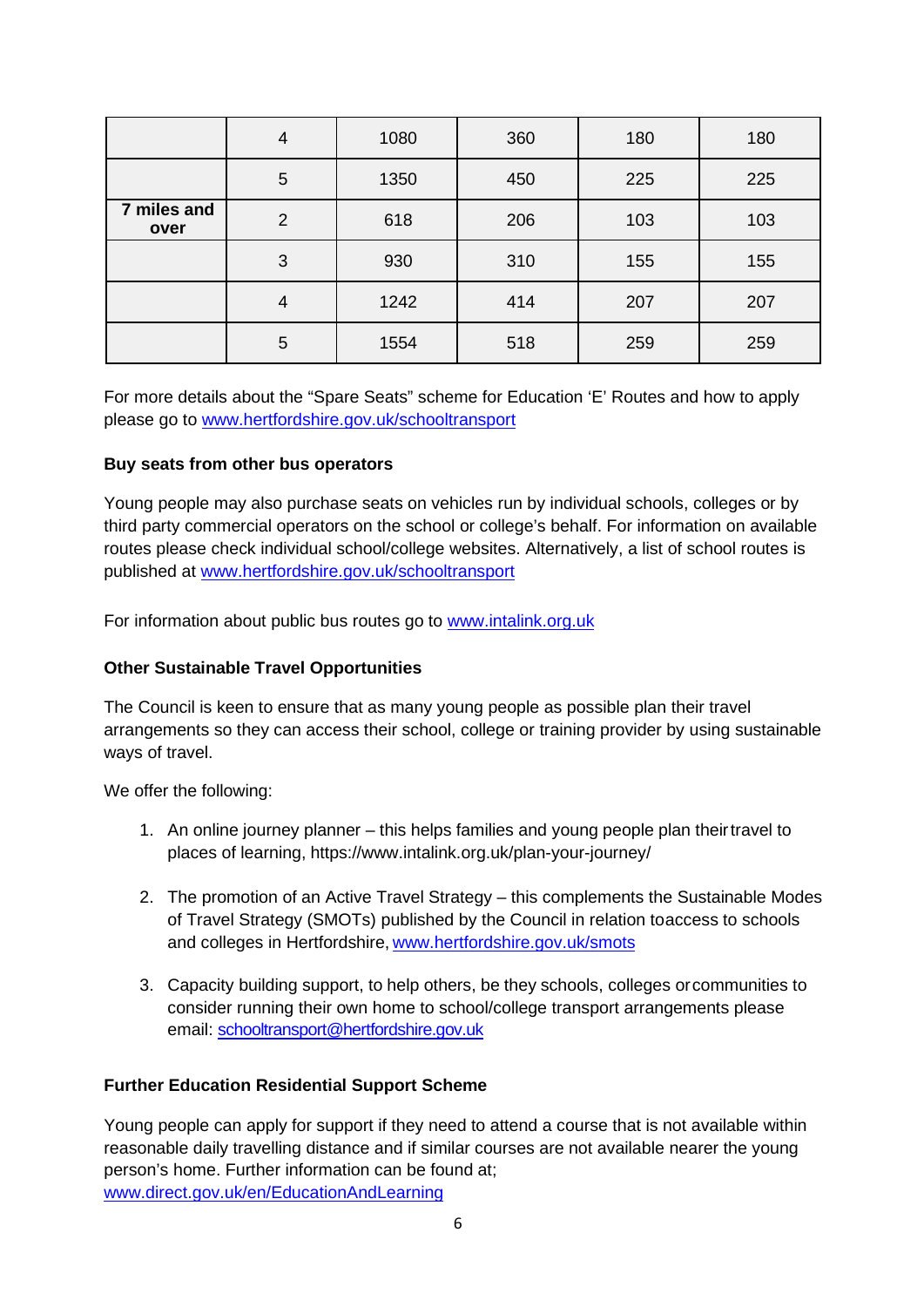# **Section B: Travel Support for Young persons from Low Income Families**

Travel Support<sup>1</sup> will be provided for young people when all of the following criteria are met:

- 1. The family is on low income $2$  AND
- 2. The course attended is the nearest suitable to the permanent home address AND
- 3. It is over 3 miles and less than 10 miles from the permanentaddress, measured along the nearest available route

AND

 4. No other funds are available to fund the transport (for example from the 16-19 Year Olds Bursary Fund).

 Where the nearest suitable provision is more than ten miles, travel support will be assessed on an individual basis.

 Young people from low income families who do not meet the above criteria, may apply for a free Hertfordshire SaverCard and/or free Hertfordshire TrainCard and use it in the way described within Section A. Young people are encouraged to gain help towards their discounted fares from the Bursary Fund, held by their learning provider. The council will not normally provide additional funding to support fares.

 $1$  See the definition of "travel support" in Section E.

 $2$  See the definition of "low income" in Section E.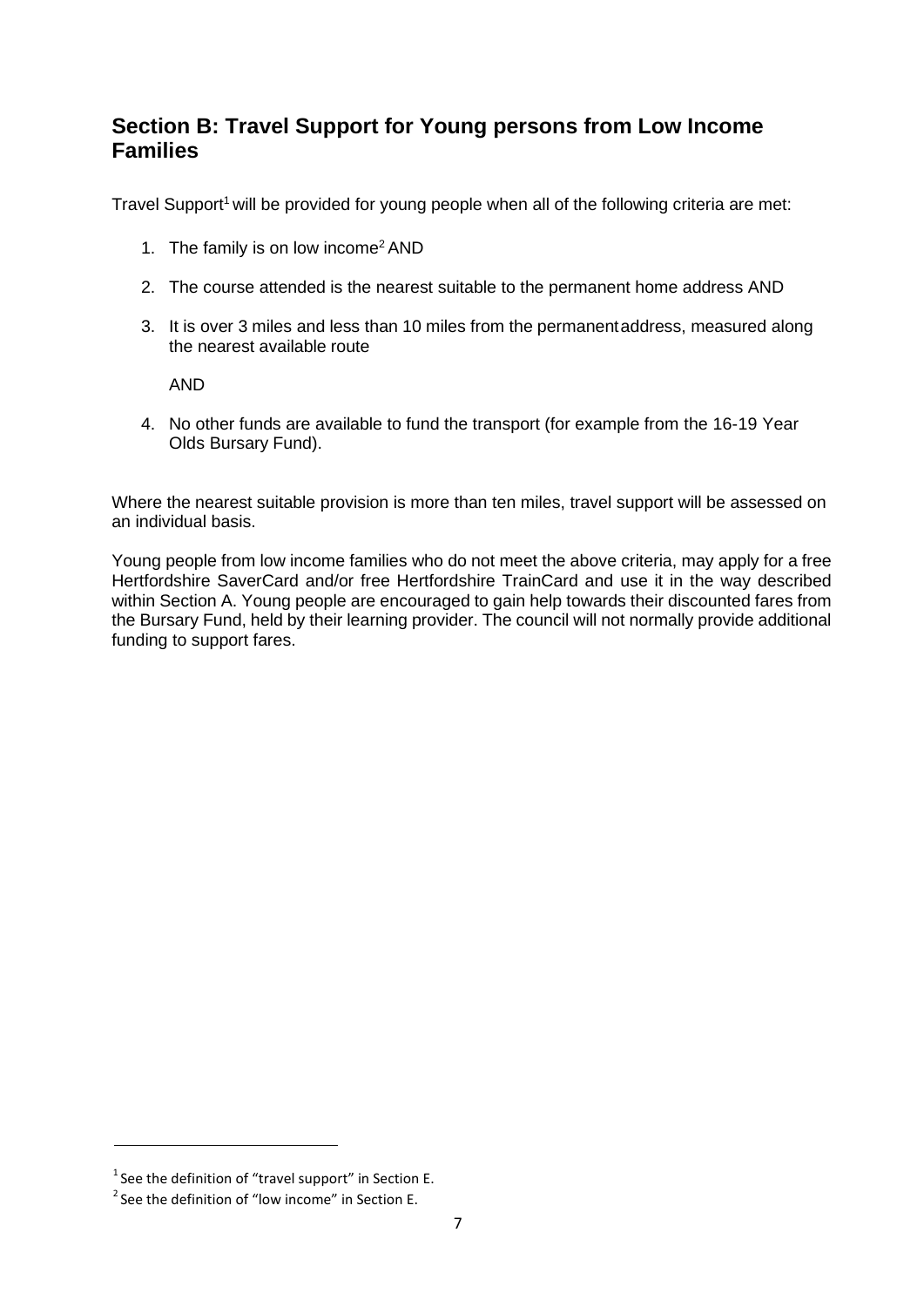# **Section C: Travel Support for young persons with Learning Difficulties and/or Disabilities with an Education, Health and Care Plan (EHC Plan)**

## **Introduction**

 The county council will assess the travel needs of young people with learning difficulties and/or disabilities with an Education, Health and Care Plan (EHC Plan).

 The county council has the discretion to determine whether to provide travel support to facilitate young people's participation in education and training.

 When travel support is provided, transport is normally only provided at the start and end of the school/college day.

 Only in exceptional circumstances connected to an individual's learning difficulties and/or disabilities and where no alternative mode of travel is available, will taxi travel be considered.

## **Independent Travel Training**

 The county council is committed to promoting and supporting the delivery of Independent Travel Training (ITT), working with its partners to enable more young people with an EHCP to achieve independent travel. This is achieved through a structured process of training, monitoring and assessment, in preparation for, and during their transition into Post 16 education and training.

 Travel Training is available in each of the four colleges in Hertfordshire. More information can be found at; [www.hertfordshire.gov.uk/schooltransport.](http://www.hertfordshire.gov.uk/schooltransport)

 In order for a student to participate in the Travel training programme, they must meet all of the following criteria. They must;

- Have a current EHCP
- Currently be in receipt of transport from Hertfordshire County Council
- Be a Hertfordshire resident

**or** 

• The student has already completed the Travel Training programme but is required to learn a new route to enhance their education/employment opportunities/ changed campus or college course.

 As part of planning the travel arrangements for young people with learning difficulties and/or disabilities, we will co-ordinate any travel support offered with the provision and delivery of Travel Training.

 Travel Training is an AQA accredited programme which is planned and structured and agreed with the young person, their school/college and family. Usually when travel training is offered it will be on the basis that an assessment of readiness will have been undertaken by those working closely with the young person and their family, for example their existing school, or college. If Travel Training is unreasonably refused by the young person or their family three times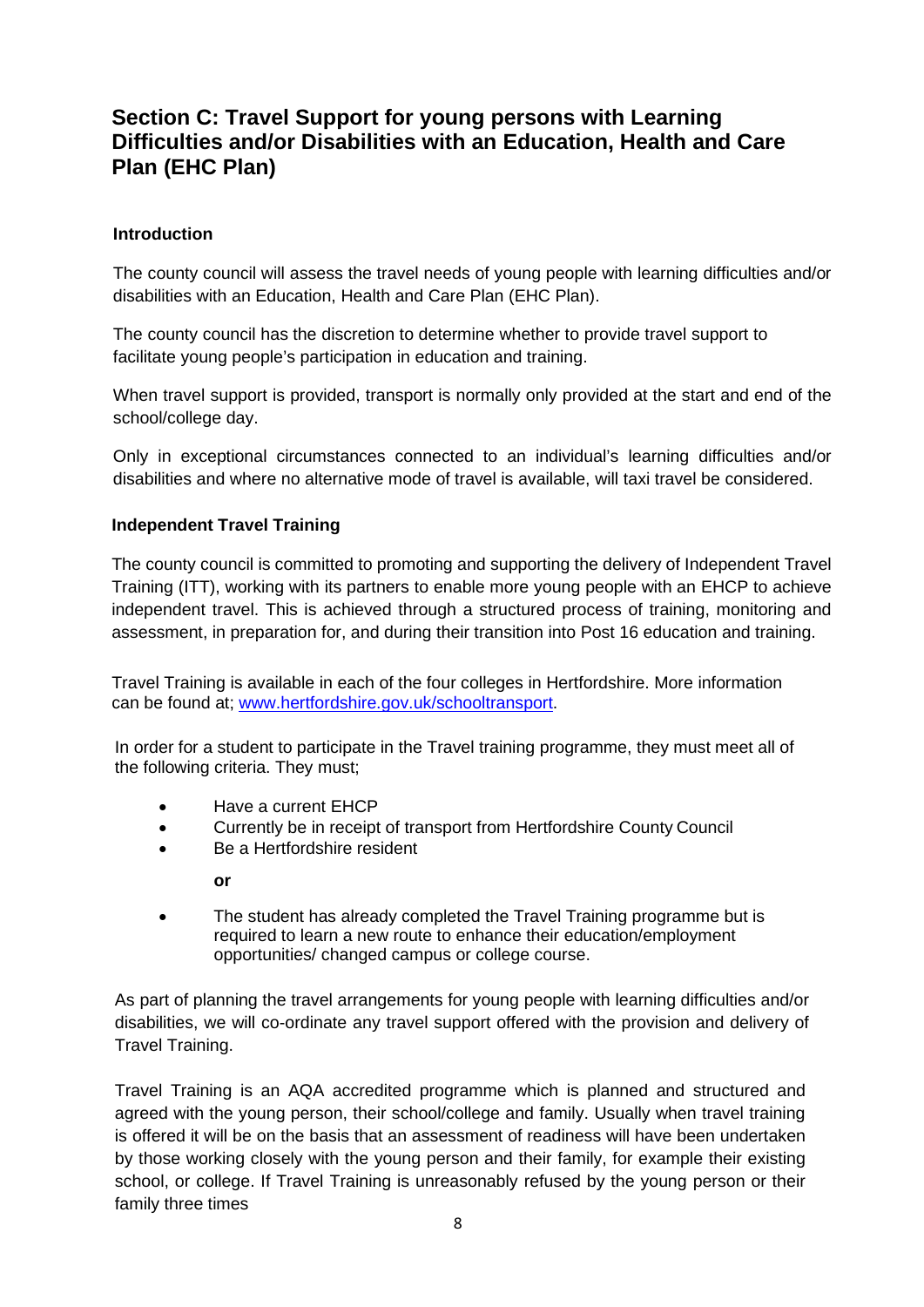and there has been no change in circumstances/need or ability to participate in the programme, transport support will be withdrawn.

 When a young person with an EHC Plan is able to travel independently (and where applicable has received independent travel training) taking into account their individual needs, they will be considered within the general aspects of this policy statement. We will co-ordinate information about the young person's ability to travel independently with parents and the young person, travel trainers, schools and colleges, when we are assessing any request for provision of travel support.

 In these circumstances, the young person may be able to apply for a disabled concessionary bus pass for free travel at all times when boarding a bus in Hertfordshire (generally only at off peak times elsewhere in England). If they are unable to travel by bus without the assistance of another person, they can apply for a bus pass allowing a companion to travel with them free of charge within Hertfordshire.

[https://www.hertfordshire.gov.uk/services/adult-social-services/transport-for-older-people](https://www.hertfordshire.gov.uk/services/adult-social-services/transport-for-older-people-and-disabled-people/bus-passes-for-disabled-people.aspx)[and-disabled-people/bus-passes-for-disabled-people.aspx](https://www.hertfordshire.gov.uk/services/adult-social-services/transport-for-older-people-and-disabled-people/bus-passes-for-disabled-people.aspx) 

 They may also apply for a Hertfordshire SaverCard and/or National/Hertfordshire Train Card to travel to their place of learning. Those who qualify under low income criteria may apply for a free Hertfordshire Savercard and/or Train card.

#### **Assessment**

 When determining whether travel support should be provided and the type of transport support, the Council will have regard to, among other things:

- the needs of those young people who, without travel support, would be unable to attend an education or training establishment;
- the Council's duties to ensure that enough suitable education and training is provided to meet the reasonable needs of 16-18 year olds who live in Hertfordshire;
- distance and journey time from the young person's home to establishments of education and training, the cost of transport and alternative means of transport. Reasonable maximum one way travel is usually considered to be up to 10 miles with a maximum travel time usually considered to be 75 minutes. Where the nearest suitable provision is more than 10 miles, this will be assessed on an individual basis;
- the nature and complexity of the route or alternative routes which the young personcould reasonably be expected to take;
- the reasons why a young person wishes to attend one establishment rather than another;
- statements in an Education, Health and Care Plan (EHC Plan) about transport to the education provision;
- supporting evidence from professionals involved with the young person andtheir family;
- if there is a nearer education provision which is suitable and can provide the same or similar qualification(s) or course;
- $\bullet$  the best use of the county council's resources;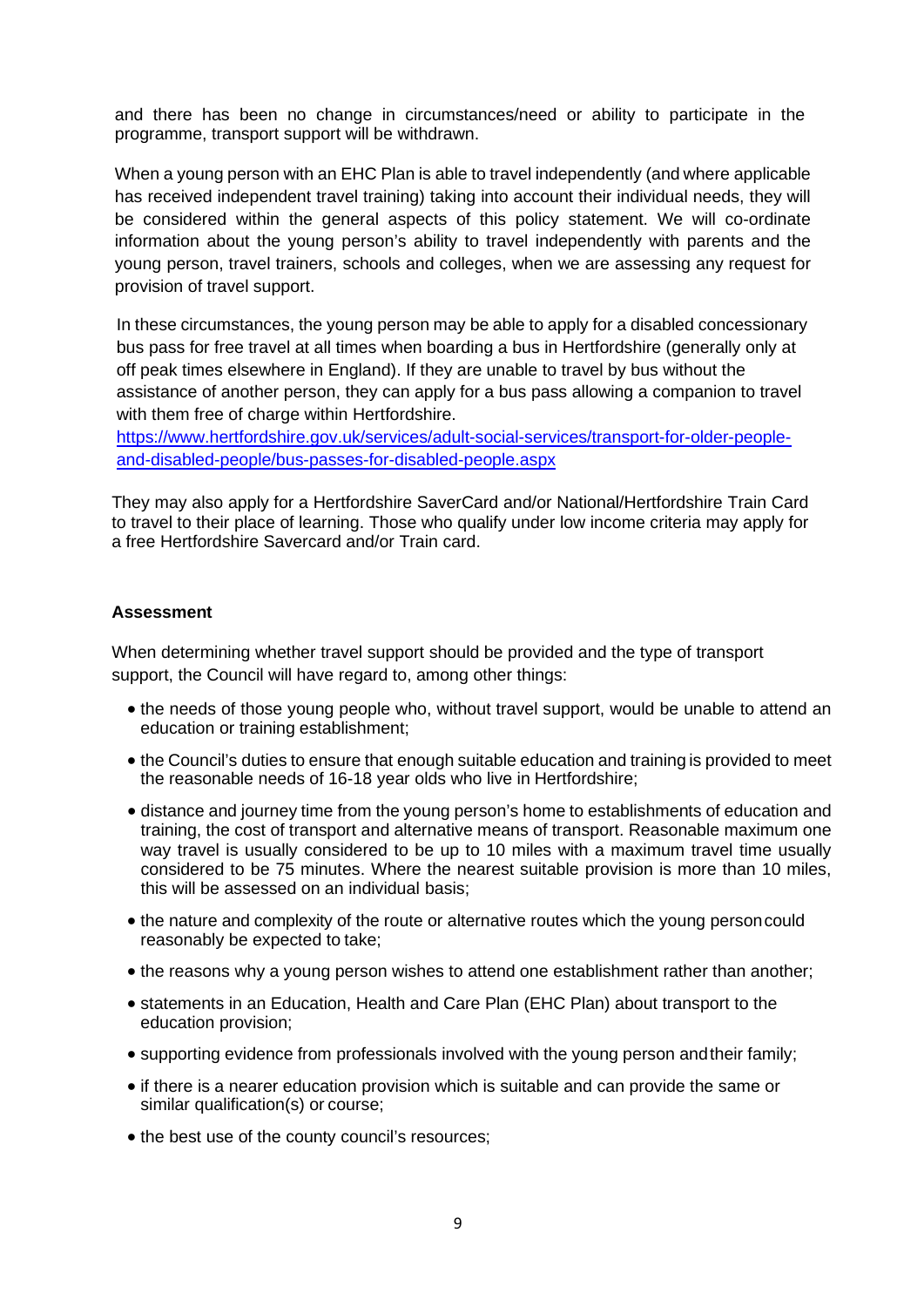- the nature of the young person's special educational needs, disability and/or learning difficulty. This includes the physical ability of the young person to walk, accompanied as necessary by a responsible adult to the learning provision or a pickup point;
- whether the young person has received travel training, is able to travel independently and his/her ability to access public transport or transport operated by others;
- information contained in the assessment made under the Children & Families Act 2014 together with any other relevant information supplied;
- the Council's legal obligations and, in particular, those imposed by the Equality Act 2010 and Human Rights Act 1998.

### **Changing Address**

 Where students with an EHCP change address, the parent/carer must contact the SEN Transport Team as transport needs will need to be re-assessed. For further information regarding moving out of Hertfordshire please refer to Section E, page 13.

### **Financial Contributions**

 As part of our commitment to using travel support to improve long term outcomes and independence for young people, the Council will offer support to those young people who meet the criteria. However a financial contribution, based on 20% of the average cost of transport**,**  will be required.

 The financial contribution is dependent upon the distance travelled with a maximum payable of £1554 per year per student, with the Council funding the balance. The scale of contributions is as outlined on Page 5/6. It is not full payment for transport; the overall cost for each young person is considerably higher.

 The financial contribution is calculated according to average overall transport costs regardless of the complexity of the transport required to match the individual transport needs of the young person. It can be paid annually, termly or half termly.

 The contribution will usually be waived if the family meets the "low income" definition and provides evidence that a claim for financial support from the Bursary Fund was unsuccessful or insufficient to cover the cost of transport. Schools and colleges will be asked to confirm all Bursary Fund applications and the level of funds allocated towards transport costs.

 Requests for financial contribution reimbursements will only be considered in cases where a pupil has been absent from transport for 5 or more consecutive days and the amount to be reimbursed is a minimum of £100.

### **Personal Travel Budget**

 A Personal Travel Budget (PTB) in the form of mileage reimbursement may be offered to parents/carers of pupils who are entitled to home to school transport, where this offers best value for money to the county council.

 A pupil's home to school/college mileage will be calculated by the county council and the rate paid will be £0.45 per mile, for 4 journeys per day. This 45p figure is based on the HMRC mileage rate at the start of the 2022/23 tax year.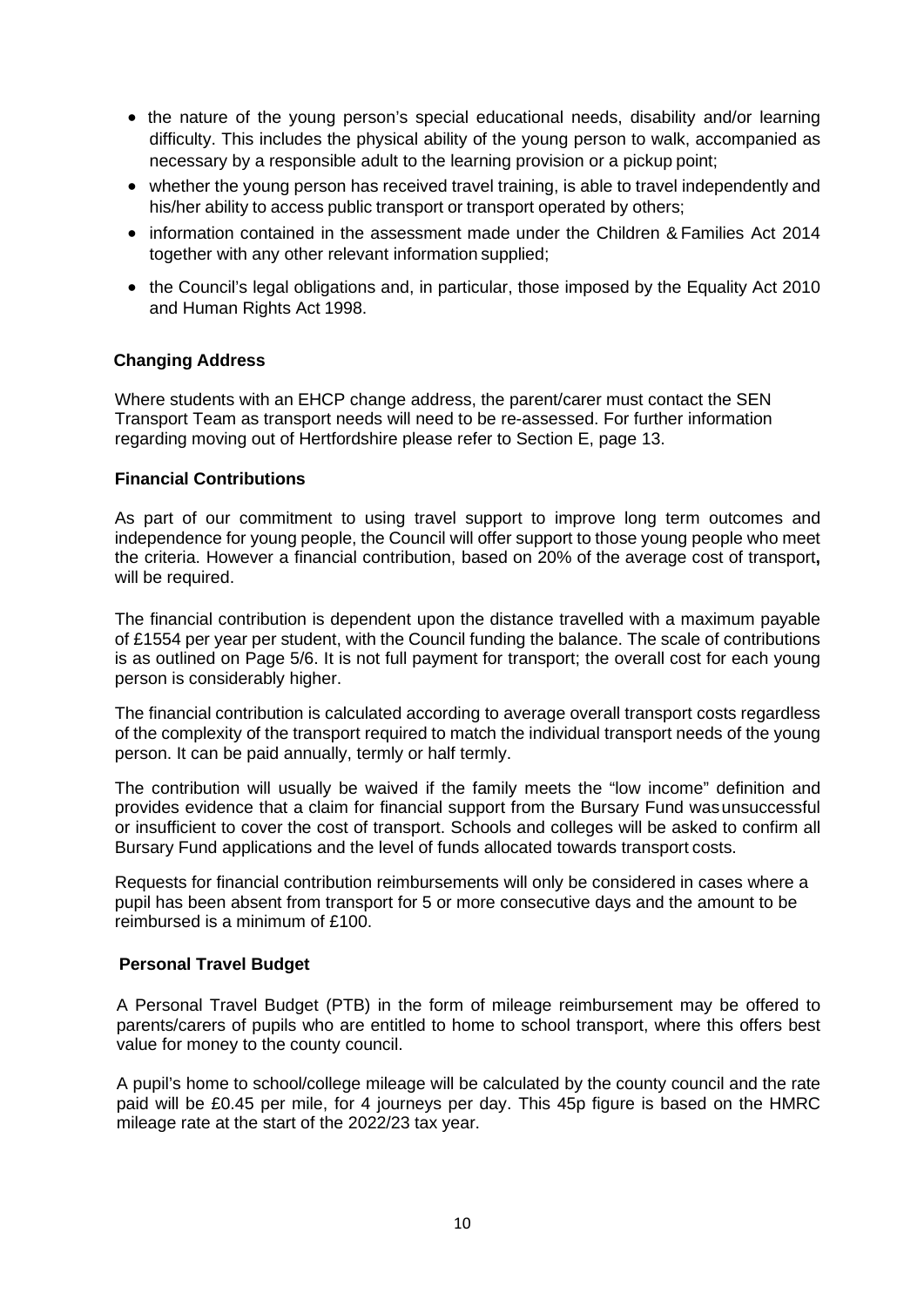# **Section D: Complaints and appeals, general matters**

 There is no statutory entitlement to transport post sixteen. Young people and their families should carefully consider the Post 16 transport policies when considering future pathways beyond sixteen.

## **Complaints**

- 1) If you would like to make a complaint about the service you have received regarding home to school/college transport, information provided through the link below [outlines the](http://www.hertfordshire.gov.uk/complaints)  council's complaints procedure and provides an on-line complaints form [www.hertfordshire.gov.uk/complaints](http://www.hertfordshire.gov.uk/complaints)
- 2) If you believe
	- a. The county council has not applied this policy correctly; OR
	- b. There are compelling reasons to justify making an exception to the policy, you may pursue the two-stage appeal process.

## **Stage 1: Discretionary Transport Panel**

 If you feel that your case is as an exception to the Post 16 Transport Policy, you can apply for your case to be considered by a Discretionary Transport panel under the following criteria:

- Your child has not been offered home to school/college transport support, but you believe your individual circumstances are so exceptional that transport should be provided, OR
- Your child has been offered transport support, but you disagree with the mode of transport provided. A Special Needs Learning Difficulties and Disabilities Assessment Panel will consider cases where a parent/carer disagrees with the type of transport provision that has been identified for theirson/daughter with SEND.

 All other transport related issues will be considered through the county council's normal complaints procedure. Further information is available at www.hertfordshire.gov.uk/complaints

You will be informed in writing of the outcome of your discretionary transport request.

 Discretionary transport will only be agreed for a specific period of time, usually for no more than a term. If you want transport arrangements to continue beyond this initial period, you must reapply at least two weeks before the end of the agreement.

 Discretionary Transport applications will only be considered once within the same academic year. An application will only be reconsidered on the following grounds:

- If there has been a **significant and exceptional change of circumstances** since the original application was considered by the Discretionary Transport Panel. An example of this could be a newly diagnosed medical condition that was not previously in existence.
- If new evidence is disclosed which was not reasonably available at the time of the original Discretionary Transport Panel hearing. An example of this could be a medical condition that has changed significantly since the original Discretionary Transport Panel.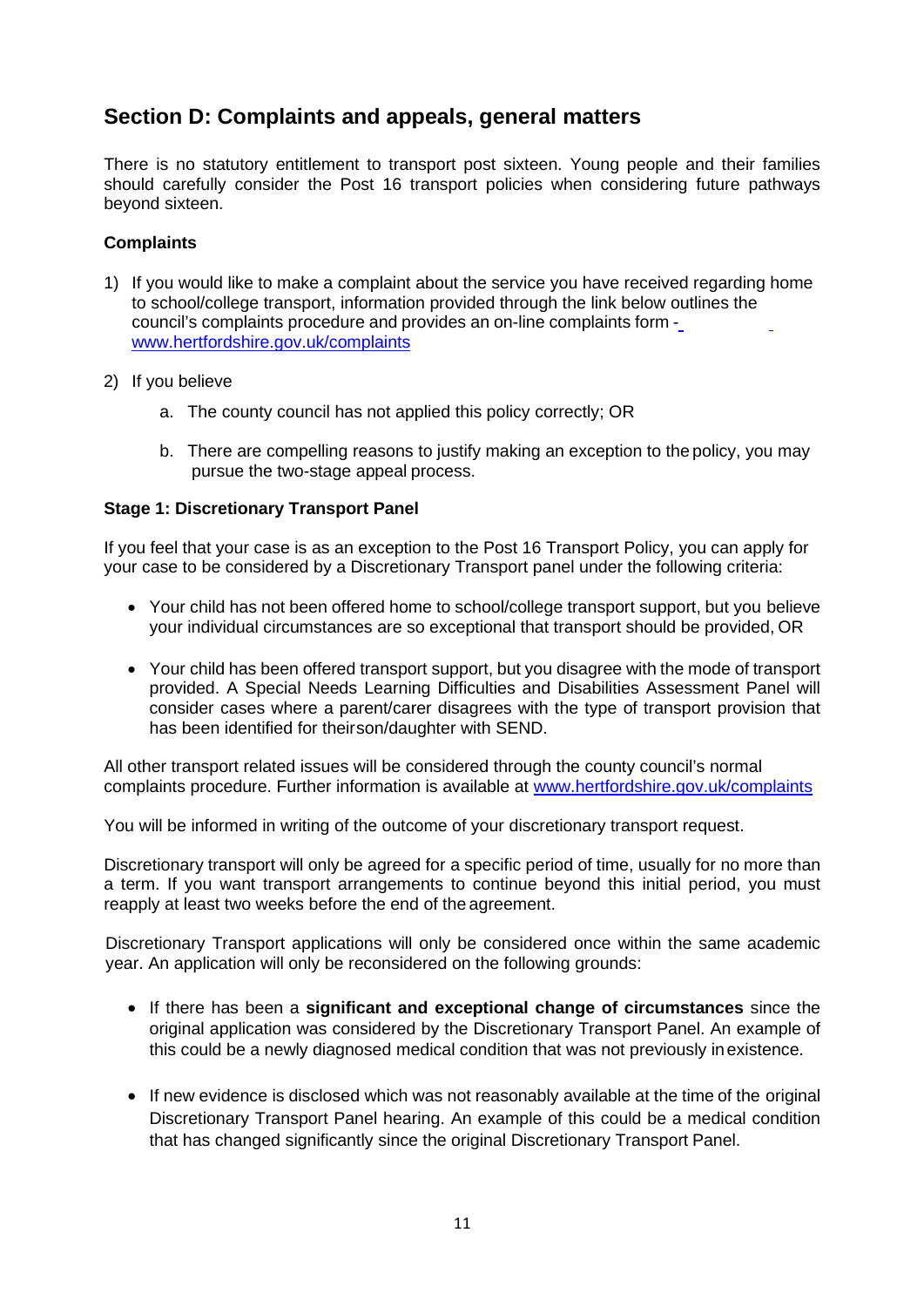The Discretionary Transport Panel will only reconsider a rejected case within the same academic year if one or both of these grounds apply.

 If the Discretionary Transport Panel accepts an exceptional change of circumstances, the case will be reheard at Stage 1 of the appeal process and the applicant will be notified of the outcome in writing.

## **Stage 2: Senior Officer Review**

 If your request for Discretionary transport is unsuccessful, you have the right to ask for case to be reviewed by a senior manager. If you believe your child's transport provision should be reviewed please contact the Transport Team by emailing [schooltransport@hertfordshire.gov.uk o](mailto:schooltransport@hertfordshire.gov.uk)r by calling the Customer Service Centre on 0300 123

4043.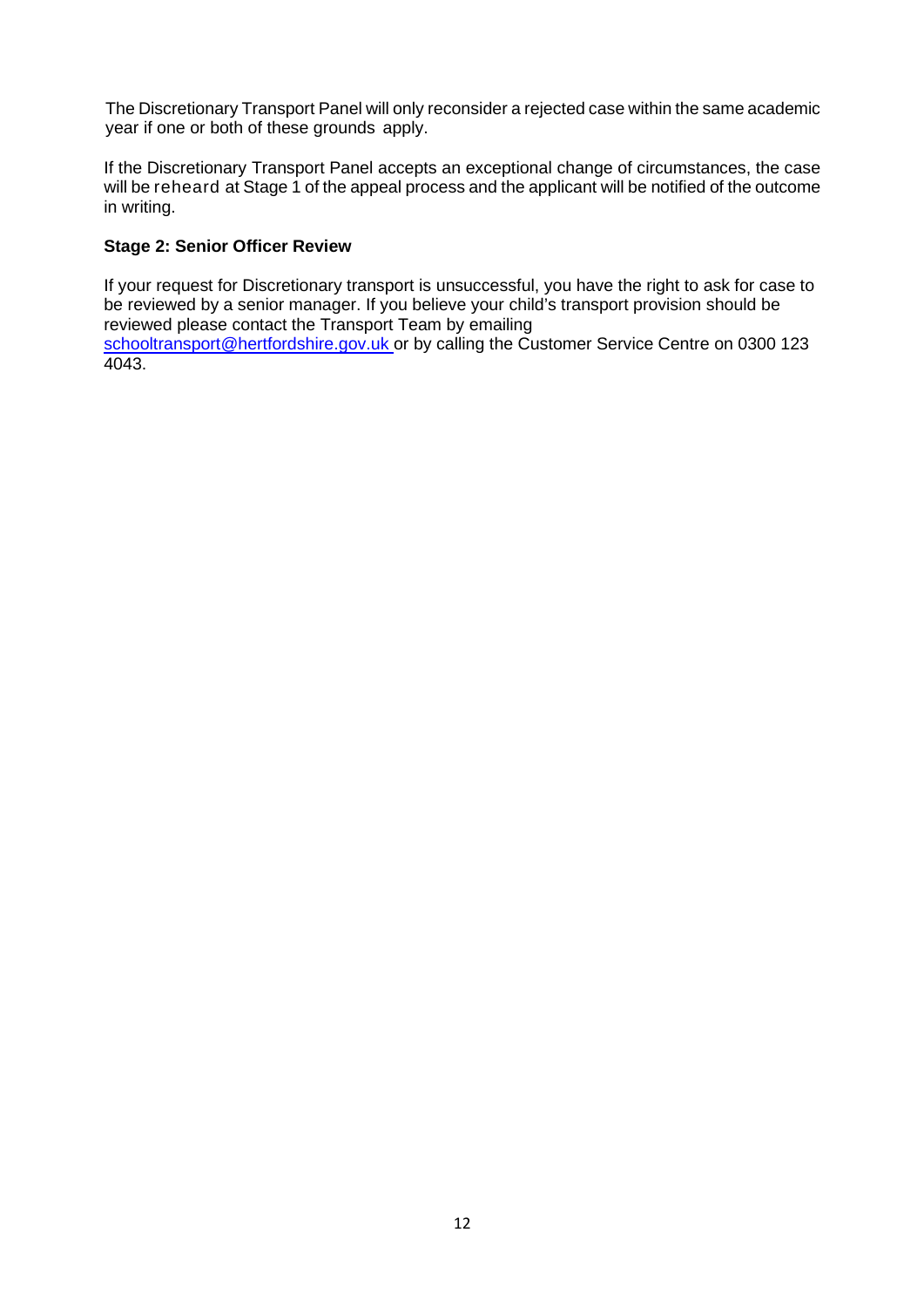# **Section E: Definitions and Other Matters**

## **Changing Address**

 If you are moving into Hertfordshire and your child has an Education, Health and Care Plan (EHCP) with free transport, you must tell the Special Educational Needs Team in your current home authority when you are moving. This is because all Local Authorities in England have six weeks to transfer, or take over, an EHCP from the date you move. . As soon as you know your moving date please contact the school transport team in the new authority to apply for transport support if needed.

 If you are moving out of Hertfordshire, you must inform your Hertfordshire Special Educational Needs Officer the date you are moving, and where you are moving to. We will contact the SEND team in your new local authority area and arrange for your child's EHCP to be transferred. Please note that transport provided by Hertfordshire will cease on the day you move to the new authority.

### **Bursary Fund**

 The Bursary Fund is direct funding provided by the government to schools and colleges to assist 16-19-year olds on low income or in particular circumstances to continue in education. The fund may be used to assist with transport costs. For more information onthe Bursary Fund please go to: www.gov.uk/1619-bursary-fund

The fund is made up of two parts:

 Bursaries of £1200 a year to the most vulnerable young people and a discretionary fund provided direct to providers (schools, special schools, colleges, academies and training providers).

 The intention of the discretionary fund is to support young persons who face genuine financial barriers to participation, such as the cost of transport.

The defined vulnerable group includes:

- A young person in or recently left local authority care
- A young person on Income Support or Universal Credit because they are financially supporting themselves
- A young person receiving Disability Living Allowance (DLA) in their name and either Employment and Support Allowance (ESA) or Universal Credit
- A young person receiving Personal Independence Payment (PIP) in their name and either ESA or Universal Credit

How the Bursary Fund will be taken into account**:** 

 Eligibility for support from The Bursary Fund will be taken into account when considering an application for transport support. Prior to applying to the county council for transport support, an application should be made direct to the relevant school or college for Bursary funding to support the cost of travel.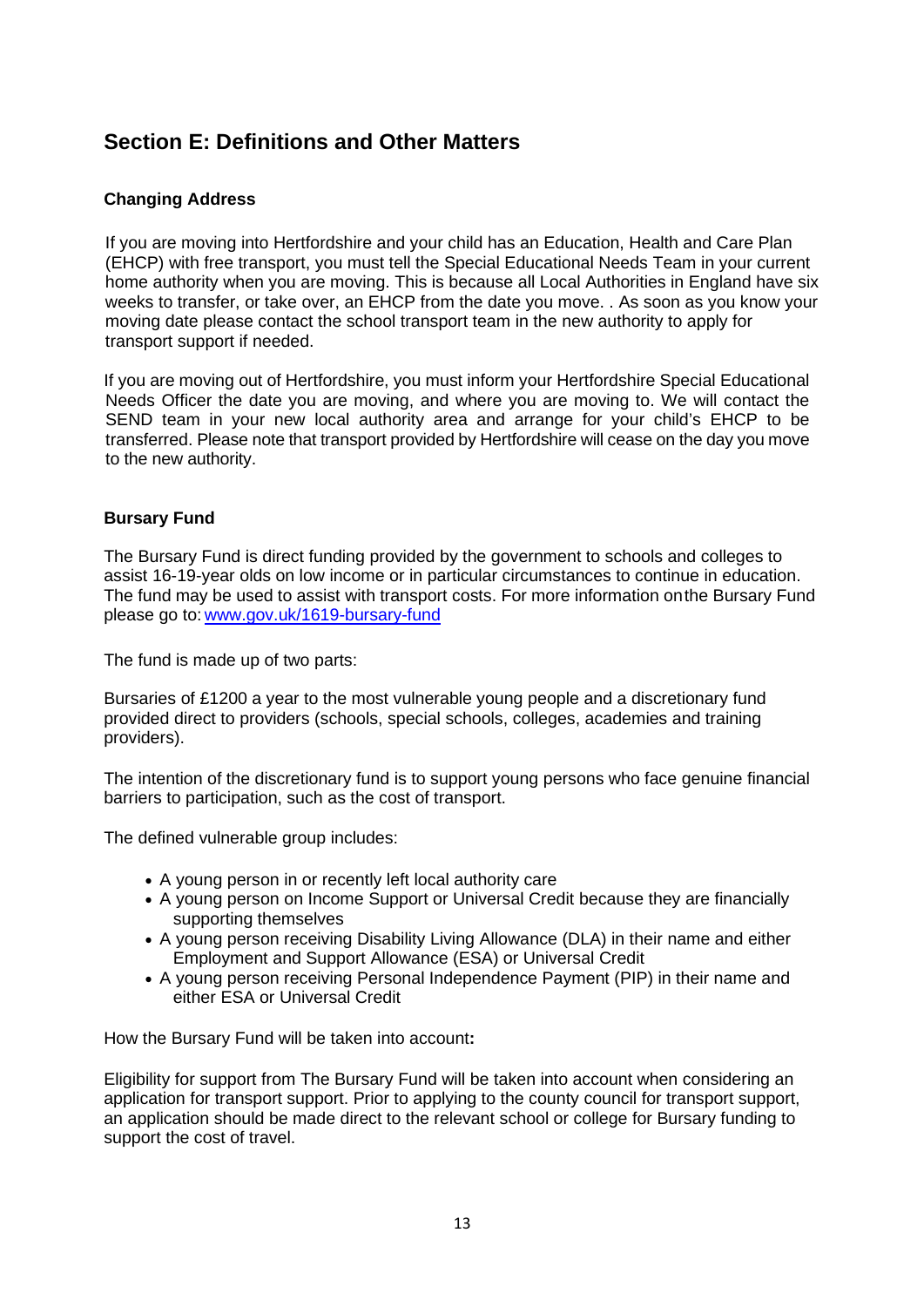## **Local Offer**

 The Hertfordshire Local Offer includes information on transport and can be found at: [www.hertfordshire.gov.uk/localoffer](http://www.hertfordshire.gov.uk/localoffer) 

#### **Low income**

 Low income families are defined as those having children entitled to Free School Meals (FSM) or whose parents are in receipt of their maximum level of Working Tax Credit.

 To be eligible for free school meals, a child's parents/carers must be receiving one of the following:

- $\triangleright$  Income Support, dated in the last three months
- $\triangleright$  Income-based jobseeker's allowance, dated in the last three months
- $\triangleright$  Income-related Employment and Support Allowance, dated in the last three months
- Universal Credit, showing your most recent statement from your on-line journal, dated within the last 31 days, or other recent written confirmation from the DWP as is available to you<sup>\*</sup>
- $\triangleright$  Pension Credit (guarantee credit) notification, dated in the last 3 months
- $\triangleright$  Child Tax Credit with income less than £16,190 and not receiving Working Tax Credit, based on most recent tax credits award notice or other verifiable evidence
- Maximum Working tax Credit, based on most recent tax credits award notice or other verifiable evidence
- (From April 19th 2022) Where the family have 'no recourse to public funds', and subject to an income threshold as follows:
	- £22,700 per annum for families outside London with one child.
	- £26,300 per annum for families outside London with two or more children.
	- In addition to these income thresholds, there is a capital savings threshold of £16,000.

 Your child does not need to be receiving FSM, but they do need to meet the criteria for getting FSM.

 Where a young person is living independently away from their family home (including private fostering arrangements), and that young person meets the "low income" definition, circumstances will be considered on a case by case basis.

 \* For recent applicants to FSM, since April 1st 2018, Universal Credit has only been a qualifying benefit for free school meals if you have wages or salary below £7400 a year (or £658 per month for the last 3 months). If you were already getting Free School Meals through Universal Credit by April 1st 2018, this earnings rule does not apply and you remain eligible for free school meals until your child moves into the next stage of education (e.g. primary to secondary). If this earnings rule does apply, please submit details of recent earnings from your DWP Universal Credit journal. If your income goes above the threshold in the future, but you remain on Universal Credit, your child will remain eligible.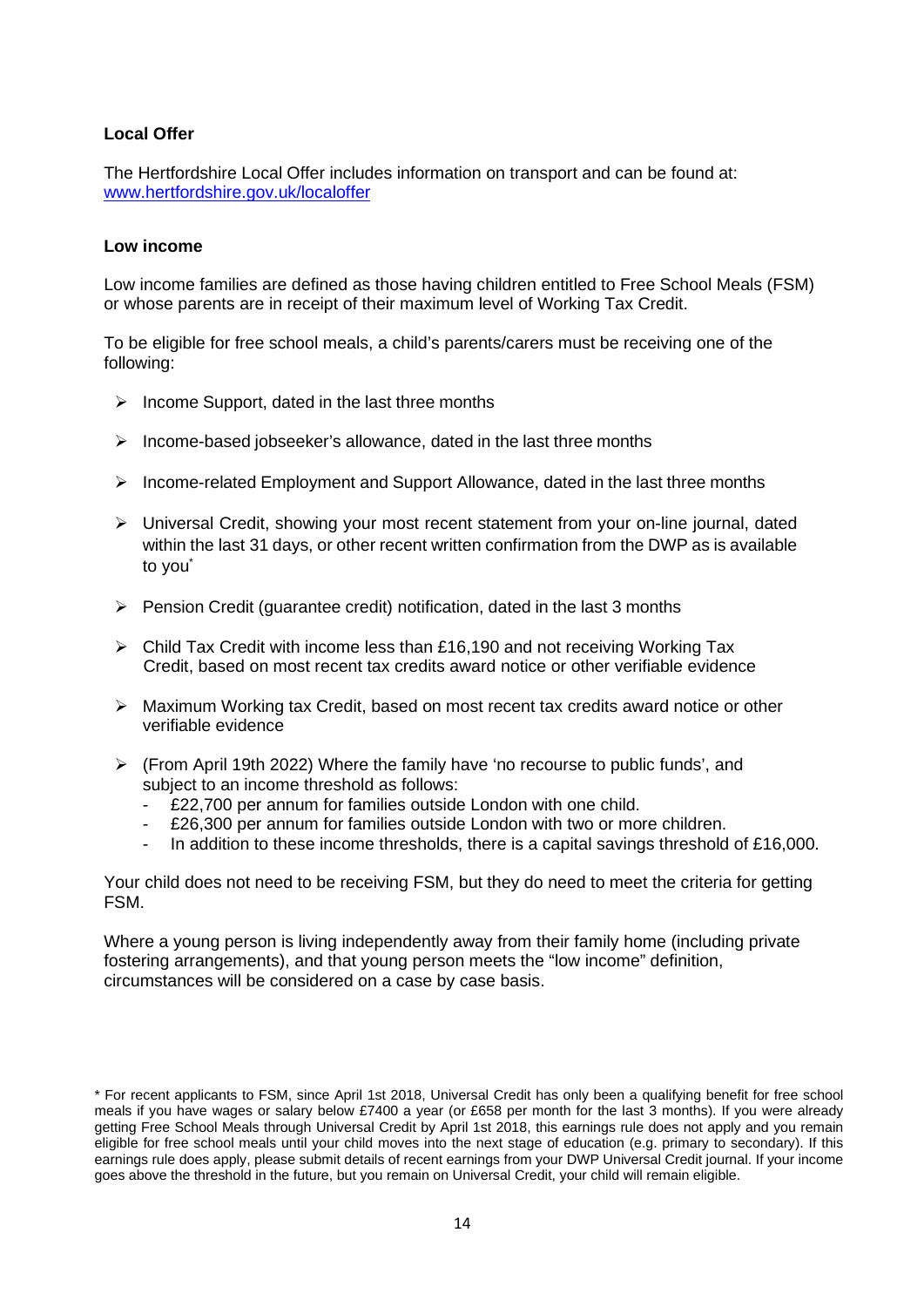### **Measuring distances**

 Home to school distances for transport purposes are measured using a network of roads and pathways from a young person's home address to the school, college or other relevant establishment. For full details please go to: www.hertfordshire.gov.uk/schooltransport

 For information on routes to school or college, please use the Journey Planner found at [https://www.intalink.org.uk/plan-your-journey/ w](http://www.hertfordshire.gov.uk/mapit)here you can also find the nearest school or college calculator which provides home to school distances.

#### **Nearest suitable course**

 This means the nearest educational establishment at which the course or the majority of the course is offered.

 In relation to young people with learning difficulties and/or disabilities, the county council, when determining whether to provide transport support, will take into account various matters including whether the course attended is the nearest suitable (see Section C above for full details).

#### **Travel support**

 May be provided by a local bus route, an education route, a route run by a school or college, or train travel, taking into account cost effectiveness and ensuring travel support is appropriate for young person's individual circumstances. Alternative modes of travel, for example walking (with a travel assistant/aid) and cycling will also be considered. A Personal Travel Budget (PTB) for mileage reimbursement and provision of a concessionary travel card may also be available in some cases. Where mileage reimbursement is considered it will be for 4 journeys per day at a rate of £0.45p per mile with a 20% financial contribution deducted

#### **Young person**

 Over compulsory school age aged 16-18 and those continuing learners who started their programme of learning before their 19th birthday.

## **Other matters**

#### **Changing circumstances**

 Decisions reached in relation to young people will be reviewed as necessary to ensure that changing needs and circumstances can be identified and met, where applicable.

#### **Exceptional circumstances**

 This policy sets out the county council's general approach to transport support for young people aged 16-18. However, the county council will consider individual circumstances to determine whether there are exceptional circumstances, justifying consideration outside of the policy through the two stage complaints process outlined above.

#### **Behaviour and attendance**

 Travel support may be withdrawn if a young person does not adhere to acceptable behaviour standards and/or maintain regular attendance. If damage is caused to the vehicle or other